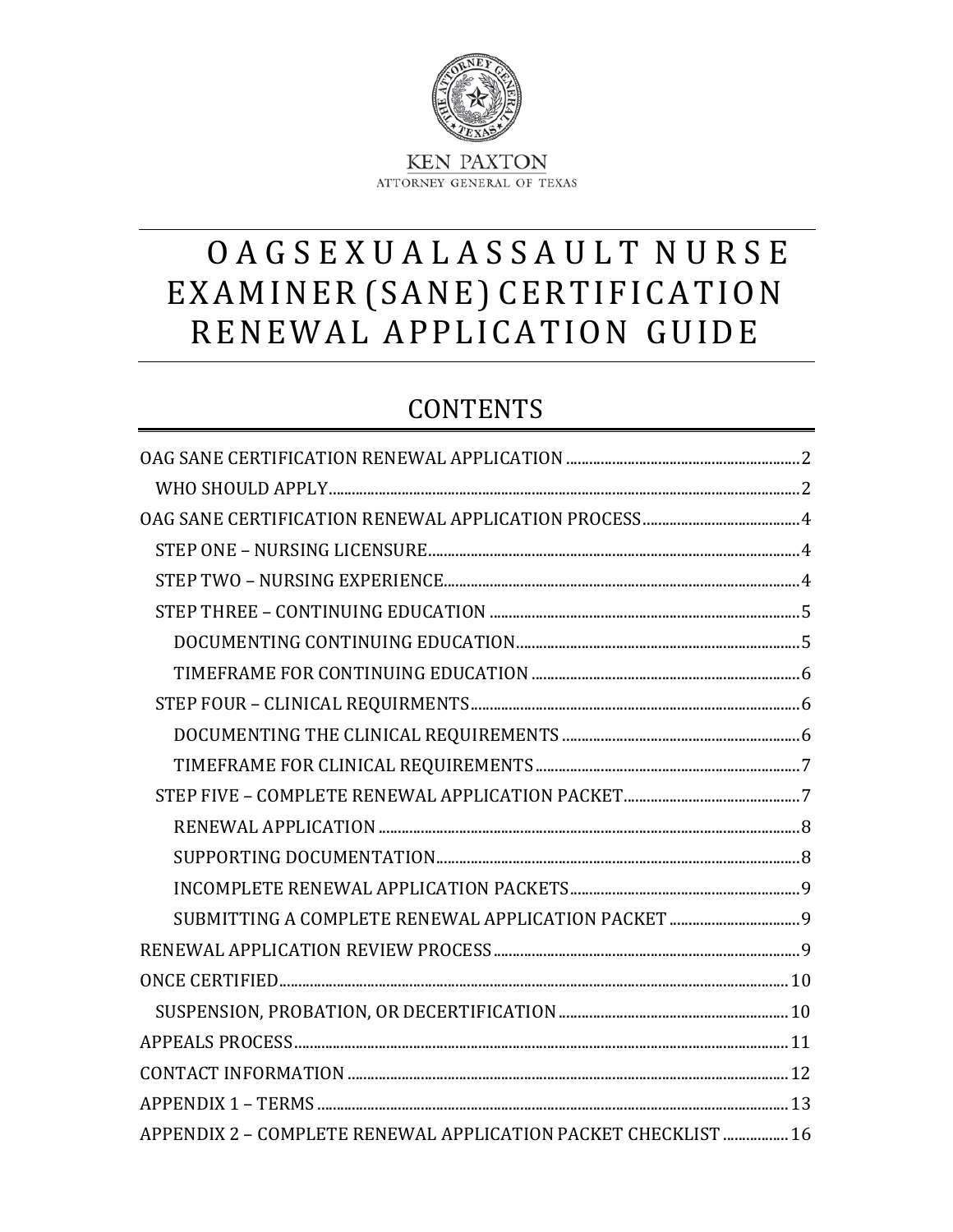# <span id="page-1-0"></span>OAG SANE CERTIFICATION RENEWAL APPLICATION

The Office of the Attorney General (OAG), through its Sexual Assault Prevention and Crisis Services (SAPCS) program, administers the Sexual Assault Nurse Examiner Certification Program. (See Texas Government Code §420.011).

The OAG has published rules regarding the SANE Certification Program including minimum standards for Certification. (See Texas Administrative Code, Title 1, Part 3, Chapter 62, Subchapter A). This guide outlines the minimum standards and application requirements for OAG SANE Certification Renewal.

This guide is designed for individuals who **are currently certified and for**  individuals who have expired certifications from the OAG or who are seeking reciprocity.

## <span id="page-1-1"></span>WHO SHOULD APPLY

Individuals seeking to renew an OAG SANE Certification must meet the minimum nursing qualifications – hold the appropriate nursing license and a current OAG SANE Certification – and complete two core components – continuing education and clinical requirements – prior to applying to renew Certification. Individuals with prior training and/or advanced clinical experience or who have expired OAG certifications may apply for Certification. The applicant must be able to meet the same currency of practice requirements of the OAG SANE renewal. Applicants must have completed the requirements within the past two years from the date of application. For purposes of this guide, applicants seeking to renew includes currently certified SANEs, expired SANEs, and SANES seeking reciprocity.

OAG SANE Certification is based on the currency of practice of the OAG SANE seeking renewal and is maintained through continuing education and clinical requirements related to the care and treatment of patients presenting with a complaint of sexual assault or abuse.

OAG SANE Certification does not ensure employability. Individuals may contact local SANE programs and medical facilities regarding employment and clinical requirement opportunities. The OAG does not provide assistance in obtaining employment or completing Certification requirements. In issuing OAG SANE Certification, the OAG reviews an applicant's submission to verify the individual completed the minimum requirements for OAG SANE Certification and provided sufficient documentation to establish the requirements were met. The OAG does not review a nurse's competency or capability to provide care; oversight of the nurse's practice should be handled locally. It is recommended that local facilities and SANE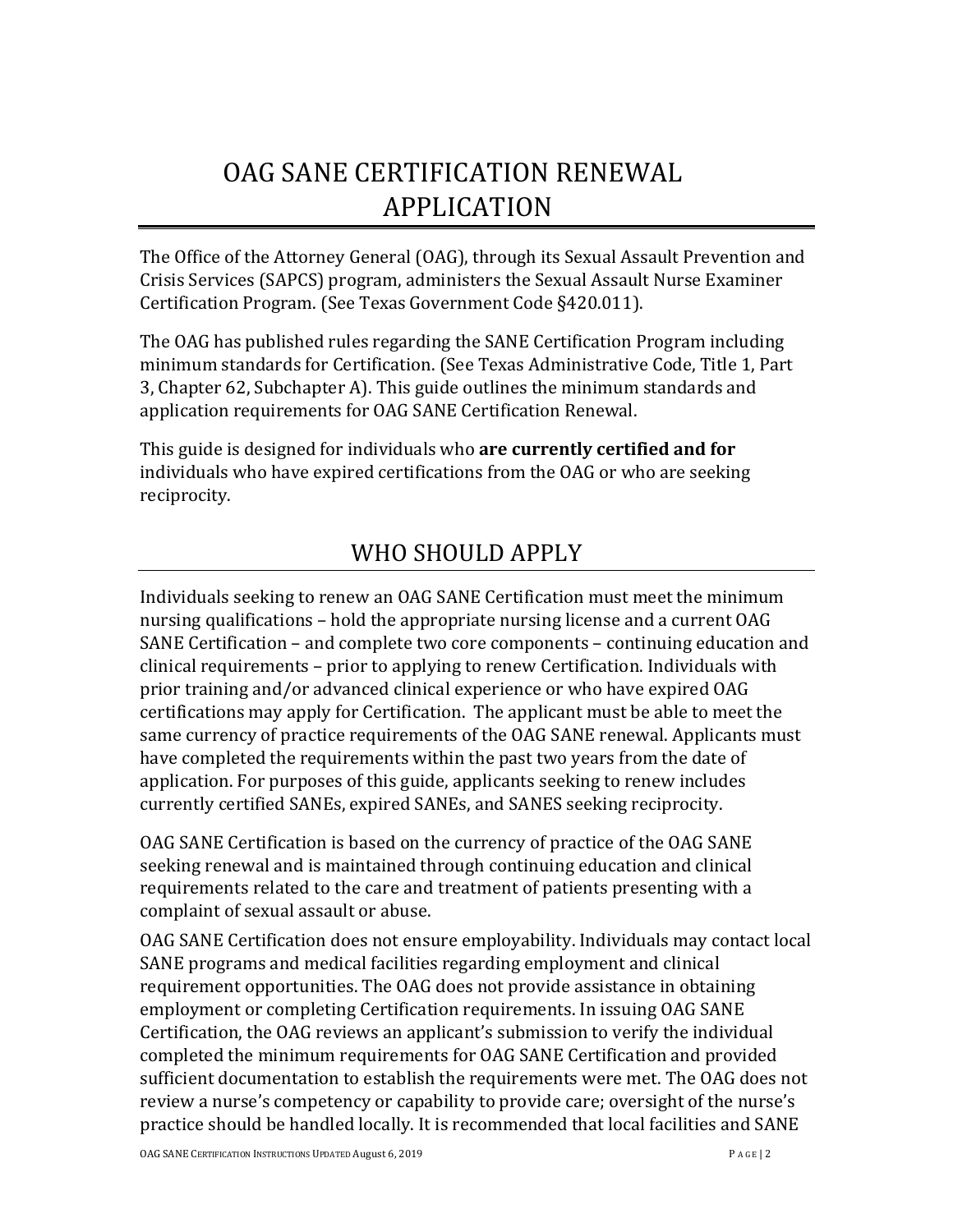programs establish policies to review the quality of care that patients receive.

This guide provides detailed information regarding requirements for renewing Certification and the general application process for each Certification type.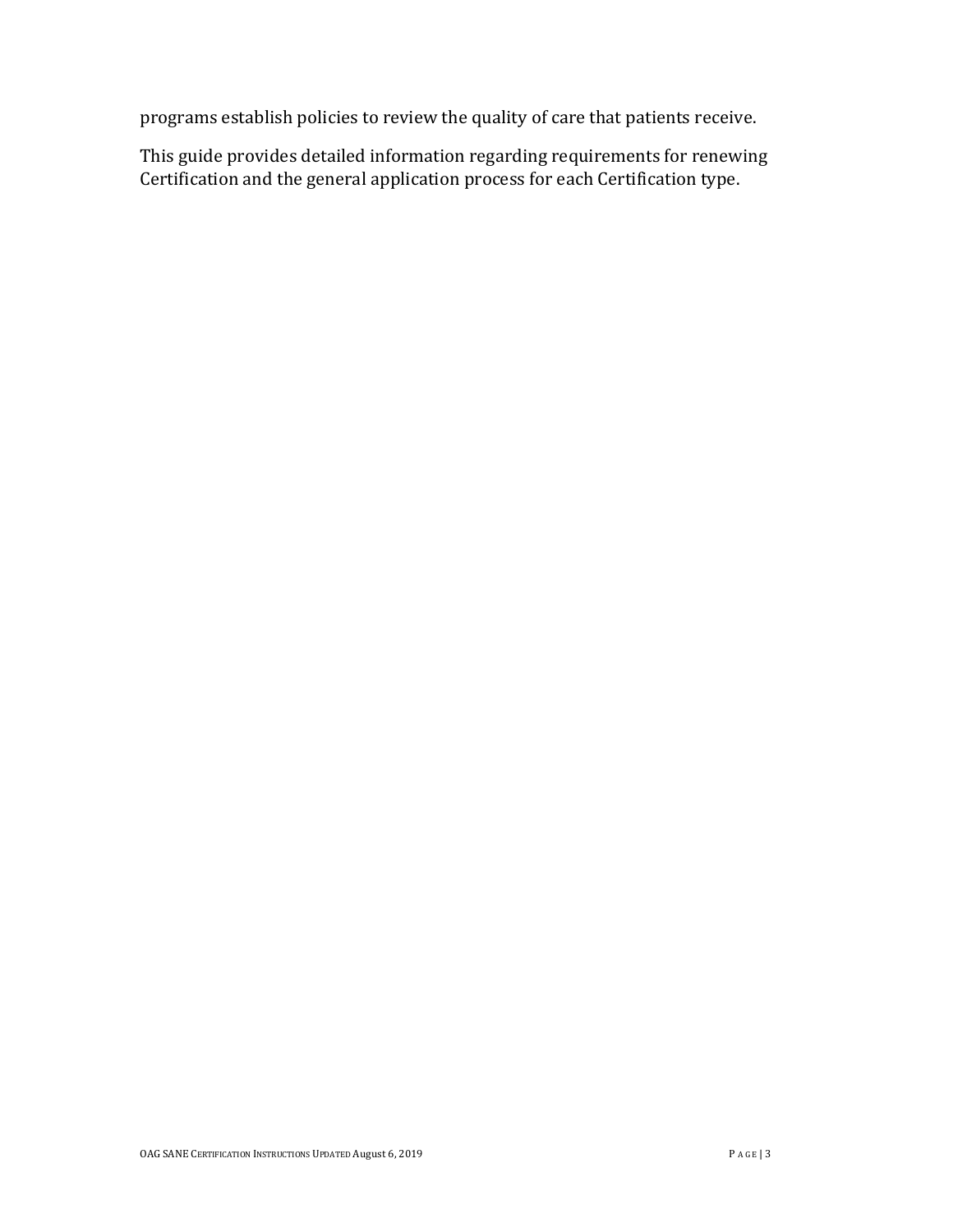# <span id="page-3-0"></span>OAG SANE CERTIFICATION RENEWAL APPLICATION PROCESS

OAG SANE Certification Renewal is available for eligible individuals who meet the minimum nursing qualifications (nursing licensure and current OAG Certification), and complete the core components (continuing education and clinical requirements) within the designated timeframe. **Individuals must meet all the requirements and submit a complete renewal application packet before the current Certification expires**. Details regarding each of these requirements are described in this guide.

### <span id="page-3-1"></span>STEP ONE – NURSING LICENSURE

To be eligible for Certification renewal, an individual must be a Registered Nurse (RN) with a current and unencumbered license with the Texas Board of Nursing (BON). Applicants must provide a nursing license number in the **SANE Certification Renewal Application**, which will be verified by the OAG. (See Step Five – Complete) [Renewal Application](#page-6-1) [Packet\).](#page-6-1) The OAG SANE Administrator may contact the applicant or the BON to resolve any questions regarding licensure status.

Individuals with licensure encumbrances that impede their ability to perform as a SANE – to provide nursing care and treatment for a patient who presents with a complaint of sexual assault – may be denied Certification. Contact the OAG SANE Administrator for more information. [\(See Contact Information\).](#page-11-0)

## <span id="page-3-2"></span>STEP TWO – NURSING EXPERIENCE

To be eligible for Certification renewal, an individual must hold a current Certification. An applicant must provide the certification number on the **SANE Certification Renewal Application**. [\(See Step Five – Complete Renewal](#page-6-1) [Application Packet\).](#page-6-1)

If an applicant's OAG SANE Certification has expired, the applicant will not be eligible for Certification renewal. Contact the OAG SANE Administrator for more information on seeking a new OAG SANE Certification.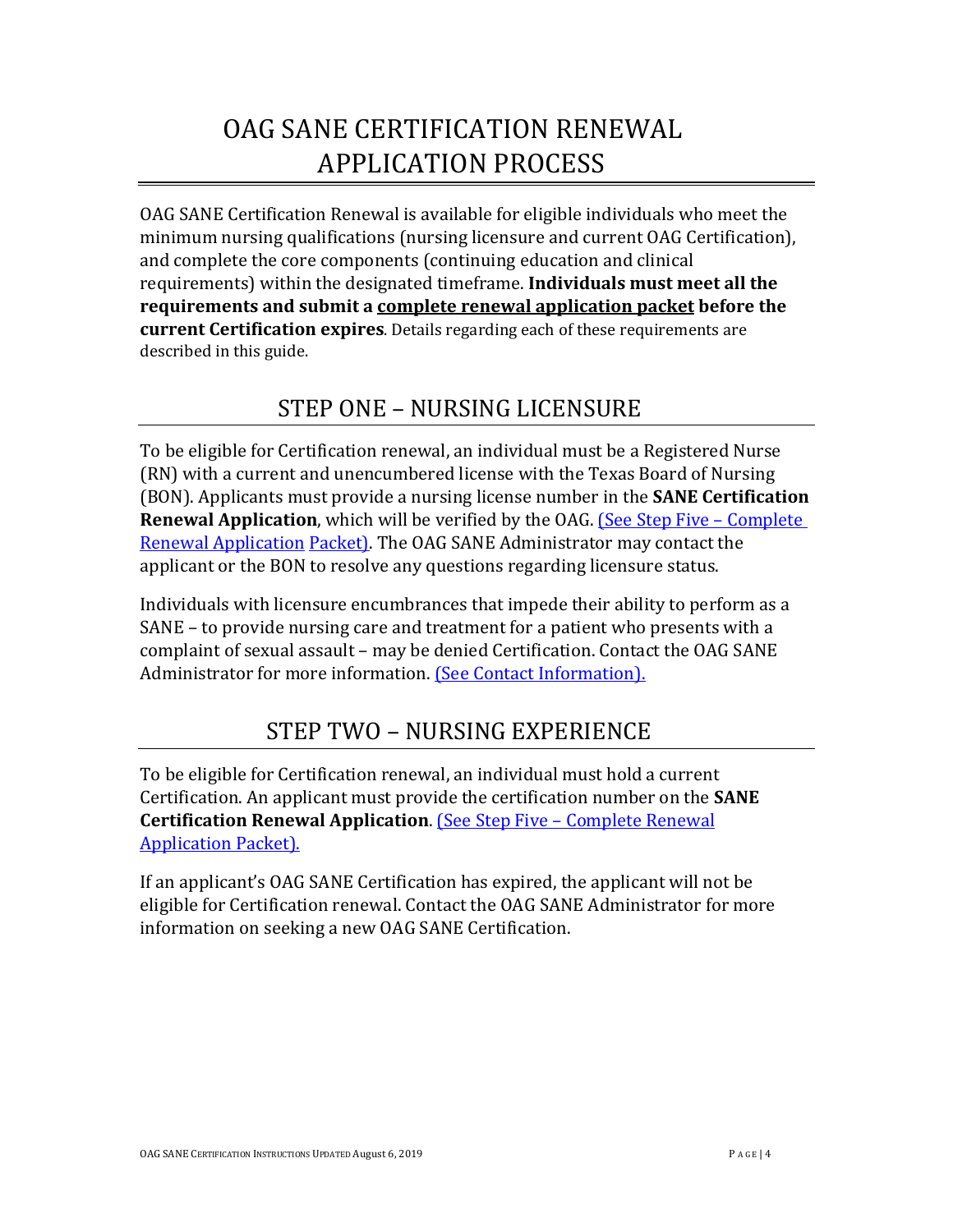## <span id="page-4-0"></span>STEP THREE – CONTINUING EDUCATION

To be eligible for Certification renewal, an individual must complete continuing education to maintain currency of practice. Continuing education includes educational courses or activities and case reviews. Individuals must complete all continuing education prior to applying for Certification renewal.

All continuing education should be directly related to the OAG SANE Curriculum Requirements. Case reviews must be a critical assessment of a sexual assault medical forensic examination with two or more health care professionals for the purpose of practice performance improvement. The assessment may include reviews of photographs and documentation related to the examination.

Continuing education must be completed as specified by the OAG to be accepted for the Certification. (See Table One). The continuing education activities must be specific to the OAG Curriculum Requirements and must impact your practice as a CA-SANE, CP-SANE or CA-CP SANE.

| <b>Table One: Continuing Education Requirements</b> |                                    |  |
|-----------------------------------------------------|------------------------------------|--|
| <b>CA-SANE</b>                                      | <b>CP-SANE</b>                     |  |
| <b>20 Total Hours</b>                               | <b>20 Total Hours</b>              |  |
| • 20 hours of continuing education                  | • 20 hours of continuing education |  |
| At least 8 hours of the                             | At least 8 hours of the            |  |
| continuing education must be                        | continuing education must be       |  |
| case review                                         | case review                        |  |

### DOCUMENTING CONTINUING EDUCATION

<span id="page-4-1"></span>Applicants must document completion of the continuing education using the **SANE Continuing Education and Case Review Form**.

If the OAG SANE Program Administrator cannot determine the course was applicable, the applicant may be contacted for more information. You must keep the training certificates, agendas, and objectives on file and have them available for OAG review, if requested. If these are not available, the submitted hours may be denied.

If the applicant holds a current and unencumbered SANE-A or SANE-P Certification with the IAFN renewed within the past two years from the date the application is submitted, then the applicant may submit a copy of their certification in lieu of the **SANE Continuing Education Activities Form** as documentation for continuing education activities. This will not satisfy the case review requirements.

### TIMEFRAME FOR CONTINUING EDUCATION

#### <span id="page-4-2"></span>**All requirements must be completed before the applicant's current**

OAG SANE CERTIFICATION INSTRUCTIONS UPDATED August 6, 2019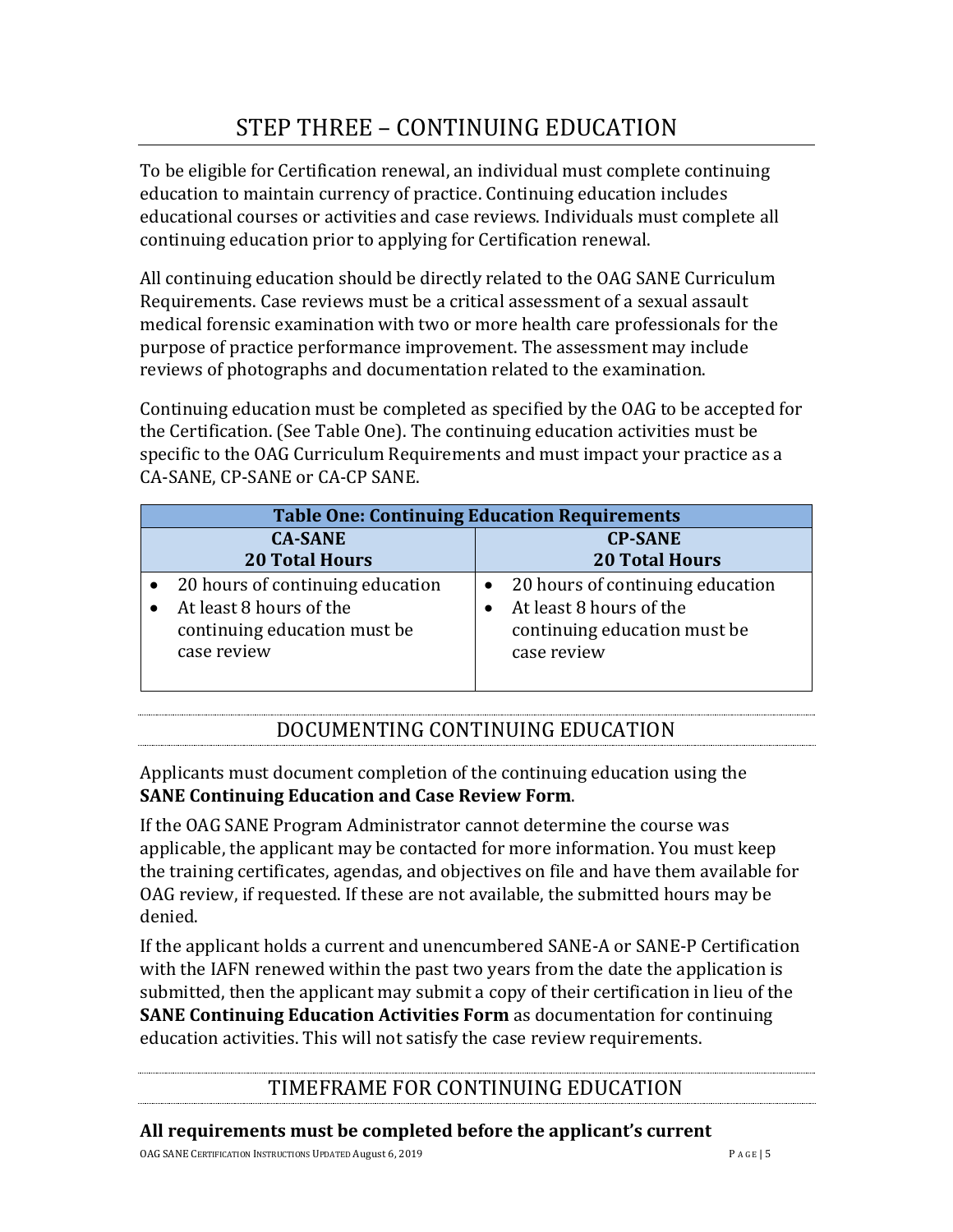**Certification expires and** prior to submitting the application for Certification renewal**.** 

## <span id="page-5-0"></span>STEP FOUR – CLINICAL REQUIRMENTS

To be eligible for Renewal Certification, an individual must complete the clinical requirements for the requested Certification type. Clinical requirements are the examinations that individuals conduct to maintain currency of practice. Clinical requirements must be completed as specified by the OAG to be accepted for the Certification. (See Table Two).

| <b>Table Two: Clinical Requirements</b>                                                                        |                                                                                                                    |  |
|----------------------------------------------------------------------------------------------------------------|--------------------------------------------------------------------------------------------------------------------|--|
| <b>CA-SANE</b>                                                                                                 | <b>CP-SANE</b>                                                                                                     |  |
| <b>10 CA-SANE Sexual Assault Medical</b><br><b>Forensic Examinations</b><br>• 2 acute exams may be simulations | <b>10 CP-SANE Sexual Assault Medical</b><br><b>Forensic Examinations</b><br>1 adolescent exam may be<br>simulation |  |

**NOTE: Clinical requirements for renewal do not need to be completed in the presence of a preceptor**.

### DOCUMENTING THE CLINICAL REQUIREMENTS

<span id="page-5-1"></span>Applicants must document completion of the clinical requirements using the **SANE Renewal Clinical Requirements Form**. The **SANE Renewal Clinical Requirements Form** is used for all clinical requirements.

Applicants must include their name at the top of each form and provide the following information:

- Printed name of applicant
- Number of completed examinations in correct blank provided according to examination type
- Provide certification period dates in blank provided
- Applicant signature

The OAG SANE Administrator may contact an applicant, an applicant's SANE supervisor or coordinator, or the preceptor to resolve any questions regarding the examinations or to request additional information.

### TIMEFRAME FOR CLINICAL REQUIREMENTS

<span id="page-5-2"></span>Applicants must complete all requirements and apply before the applicant's current Certification expires.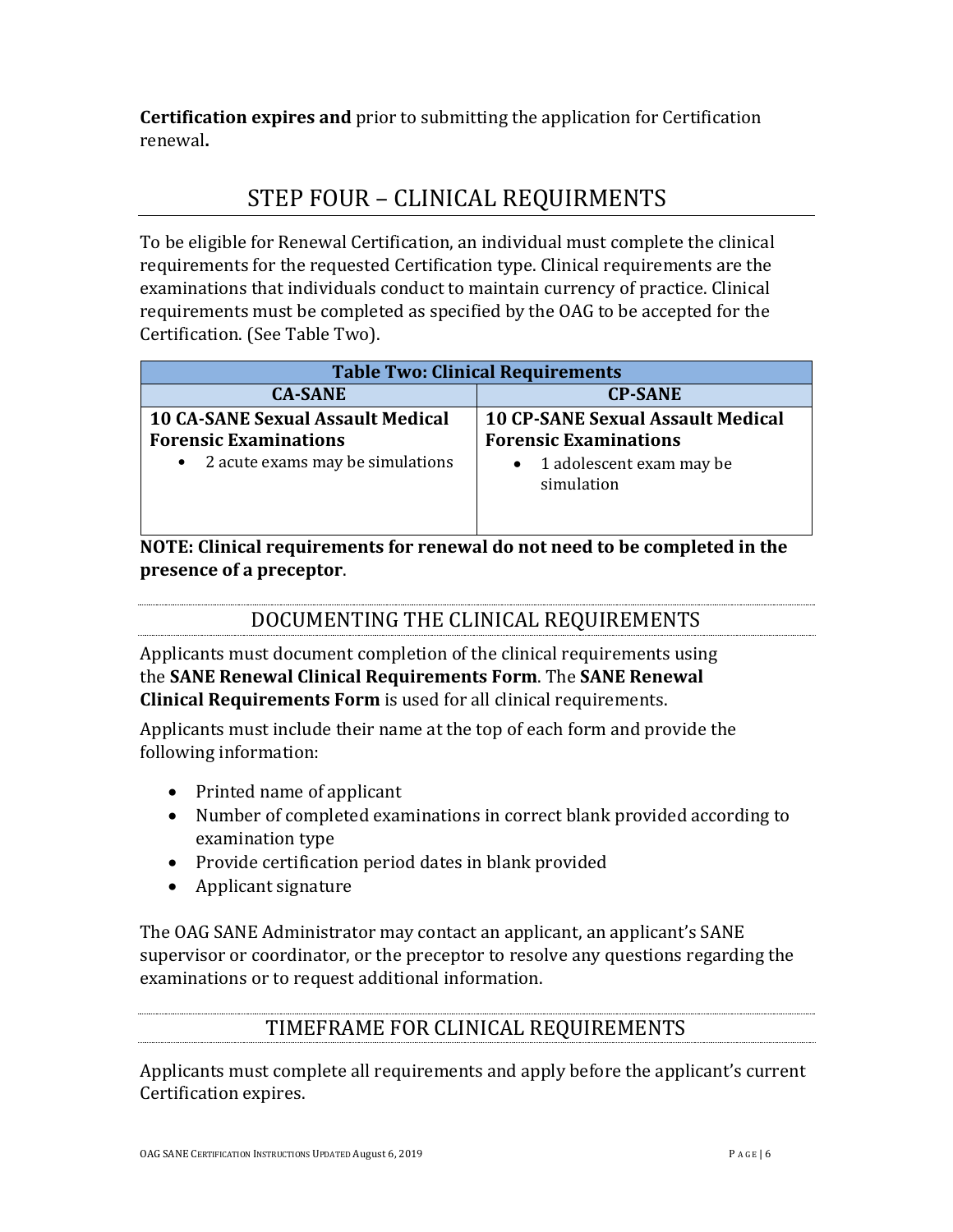## <span id="page-6-1"></span>STEP FIVE – COMPLETE RENEWAL APPLICATION PACKET

<span id="page-6-0"></span>Applicants must provide sufficient information to the OAG regarding nursing qualifications, continuing education, and clinical participation before the OAG can make a determination regarding Certification. Individuals seeking Certification renewal must submit a **complete renewal application packet** prior to the expiration of the applicant's current Certification. [\(See Appendix 2 - Renewal](#page-12-0) [Application Packet Checklist\).](#page-12-0)

**Applications submitted after expiration will not be considered and no extension will be granted under any circumstances.** If the **SANE Certification Renewal Application** is received prior to the expiration of the OAG SANE certification, the certification shall continue in effect until the OAG makes a decision regarding the renewal.

A **complete renewal application packet** consists of:

- **a. SANE Certification Renewal Application**
- **b. Copy of Current Certification**
- **c. SANE Continuing Education and Case Review Form**
- **d. SANE Renewal Clinical Requirements Form**
- **e. SANE Renewal Verification Form**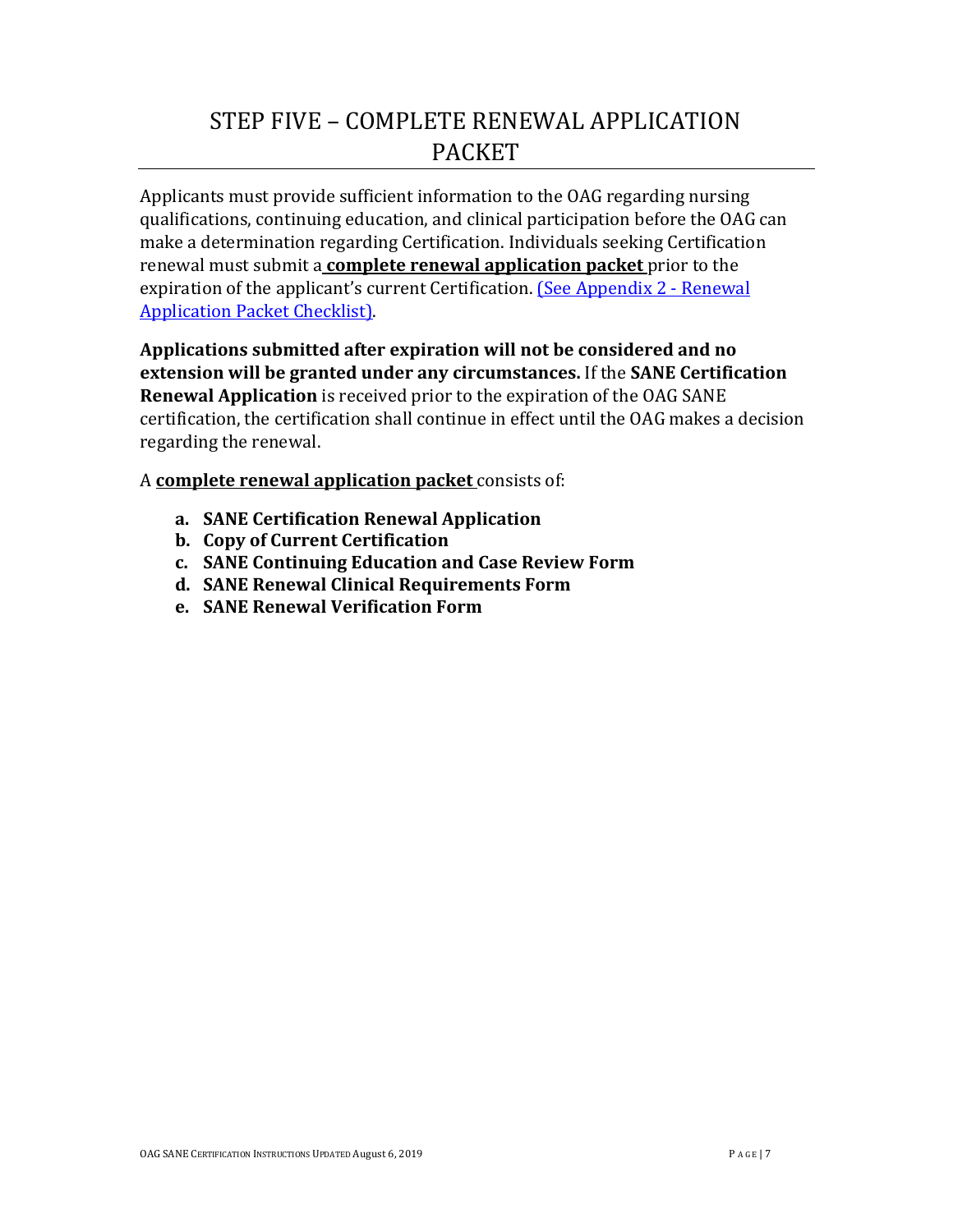Applicants must retain a copy of the **complete renewal application packet**  throughout the application process. This includes all documents sent in support of the application. Applicants who receive Certification must also retain a copy of the packet and supporting documentation throughout the Certification period.

### RENEWAL APPLICATION

<span id="page-7-0"></span>The OAG will review and verify the information provided in the application to determine eligibility for Certification renewal. The OAG will use information from the application to contact applicants if additional information is needed to process the application.

NOTE: The information provided in the application and in the supporting documentation may be subject to disclosure under the Public Information Act. (See Texas Government Code Chapter 552).

### SUPPORTING DOCUMENTATION

<span id="page-7-1"></span>As part of the application for Certification renewal, applicants must submit documentation as described in this guide to show completion of all the requirements for Certification– continuing education and clinical requirements. This includes:

- **SANE Continuing Education Activities Form(s)**
- **SANE Case Review Form(s)**
- **SANE Renewal Clinical Requirements Form**

Applicants must also submit a **SANE Renewal Verification Form** signed by the applicant as part of the packet. This form documents that the applicant meets the nursing qualifications, has provided accurate information, and has completed all other requirements for Certification as required by the OAG.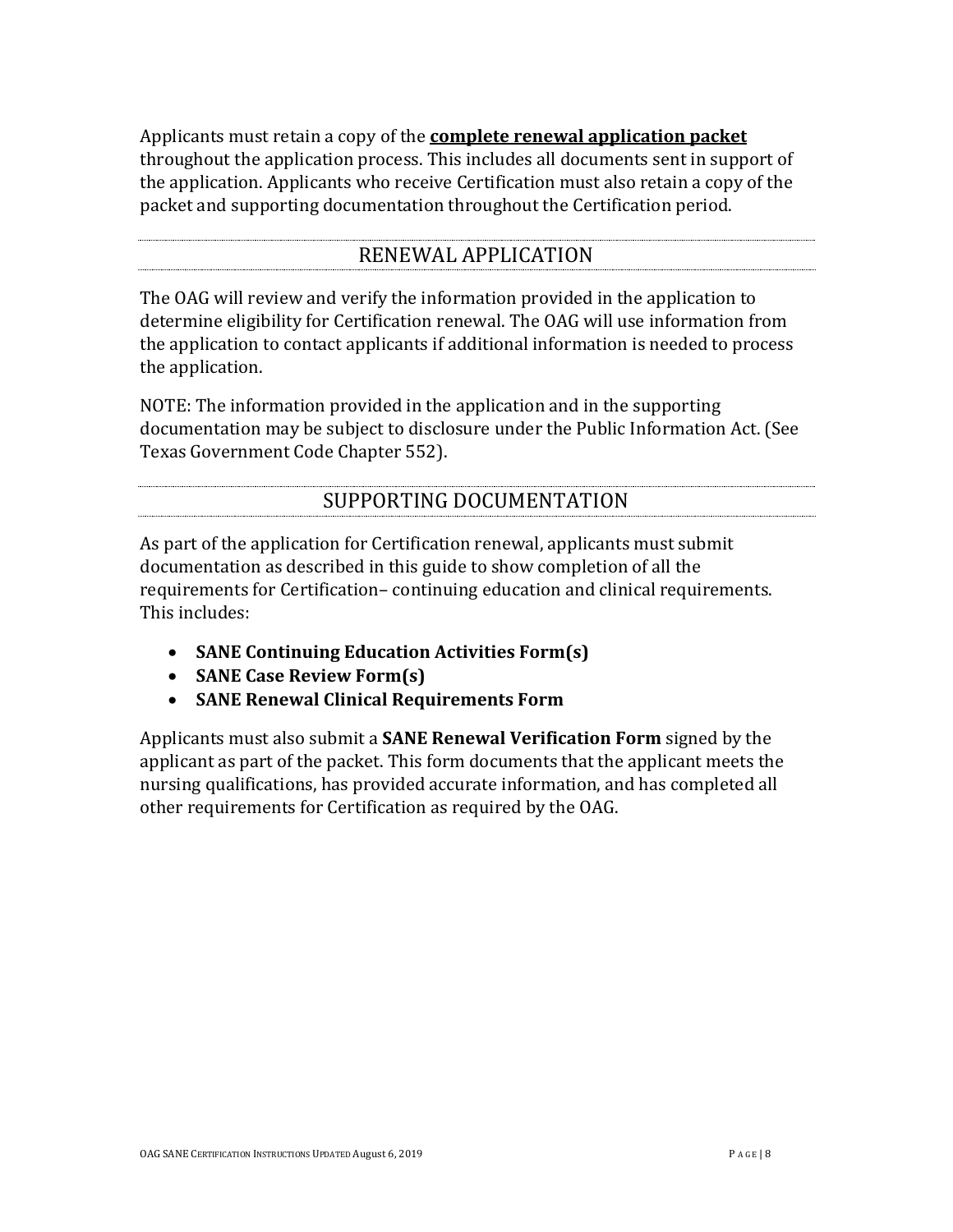### <span id="page-8-0"></span>INCOMPLETE RENEWAL APPLICATION PACKETS

Applicants who do not submit a **complete renewal application packet**, as described above, or who have not completed all the requirements prior to submission will not be considered for Certification.

Applicants will be provided written notification if the application is incomplete. Applicants who receive this notification may contact the SANE Administrator for more information on providing the missing information.

### SUBMITTING A COMPLETE RENEWAL APPLICATION PACKET

<span id="page-8-1"></span>The **complete renewal application packet** can be submitted via:

1. Email: [SAPCS@oag.texas.gov](mailto:sapcs@texasattorneygeneral.gov)

- 2. Fax: (512) 370-9801
- 3. Mail:

Office of the Attorney General Crime Victim Services Division SAPCS SANE Program P.O. BOX 12548 MC 011-1 Austin, TX 78711-2548

#### **For security purposes, the OAG cannot accept applications submitted by walkin, hand delivery, or same day courier services.**

The OAG accepts no responsibility for delays in mailing. Applicants are strongly advised to allow for and anticipate any delays by sending the application as early as possible.

# <span id="page-8-2"></span>RENEWAL APPLICATION REVIEW PROCESS

The OAG or any agent or representative of the office has the right to review, investigate and verify the information provided. Providing false, misleading, or intentionally incomplete information may result in the application being denied or the revocation of an OAG SANE Certification.

The OAG will review the application and supporting documentation to verify that the applicant completed the Certification requirements and that the forms have the proper signatures.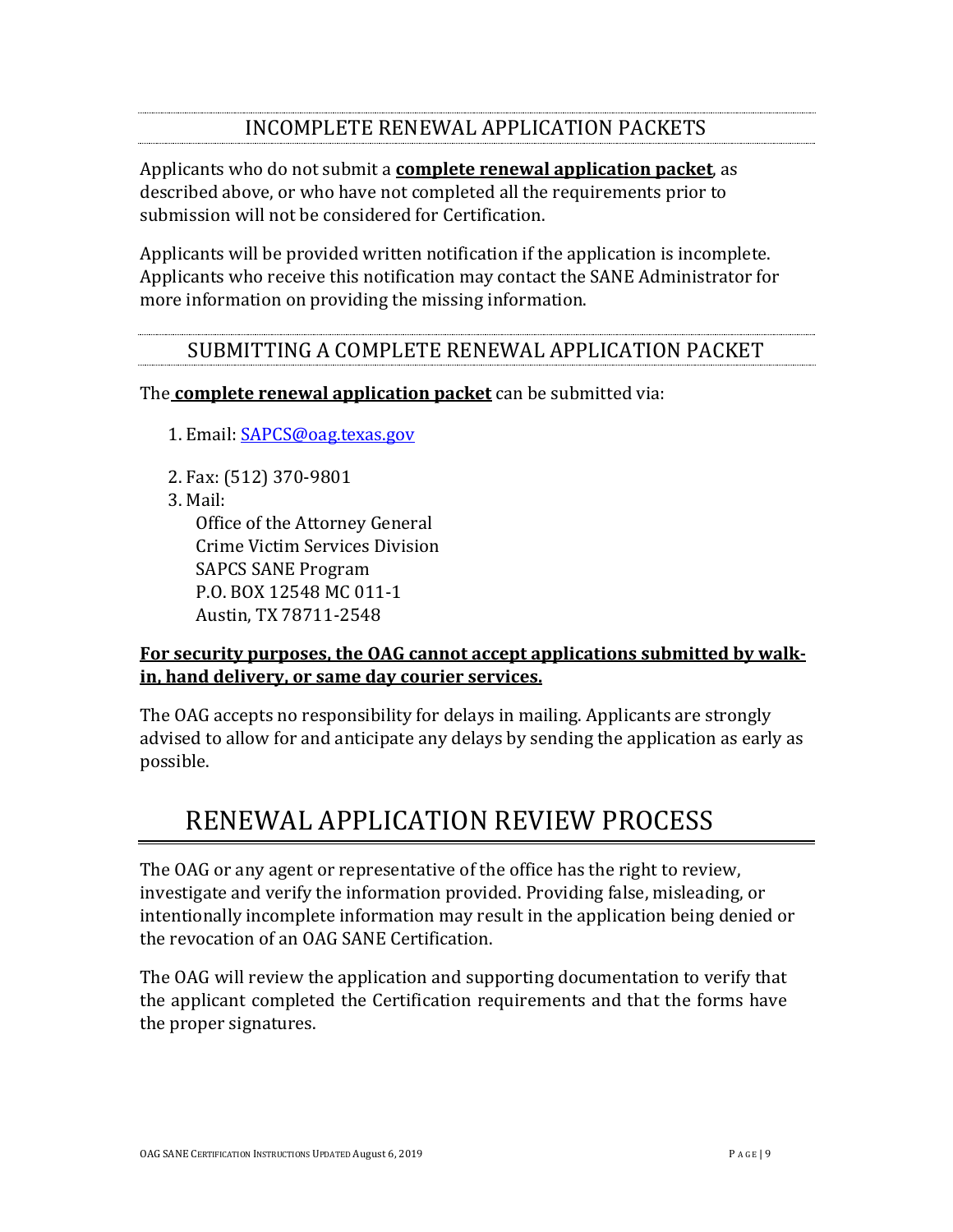During the review and verification process, the OAG SANE Administrator may contact the applicant to resolve questions regarding the submission and may request additional information. In addition, the OAG may contact other organizations or individuals with information relating to the application as needed, including an applicant's SANE supervisor or coordinator.

The OAG will notify applicants in writing of its decision regarding Certification. Applicants approved for Certification will receive an OAG certificate, information regarding maintaining Certification, and other program information. Applicants denied Certification will receive information regarding the appeals process should the applicant wish to appeal the OAG decision.

# <span id="page-9-0"></span>ONCE CERTIFIED

All SANE Certification renewals are valid for two years unless there has been an adverse action taken by the OAG. OAG SANEs must continue to maintain nursing licensure during the Certification period to maintain eligibility.

Participants in the SANE Certification program are subject to audit by the OAG and must maintain all information and documentation submitted in support of the Certification throughout the duration of the Certification period.

## <span id="page-9-1"></span>SUSPENSION, PROBATION, OR DECERTIFICATION

An OAG SANE Certification is subject to suspension, probation, or decertification in cases where the individual no longer meets the eligibility requirements or the individual submits fraudulent information to the OAG.

Individuals seeking Certification and currently certified SANEs must notify the OAG about pending actions that would impact licensure. Written notice must be provided within five calendar days of the event or of receiving notice from the BON of a pending disciplinary matter. Information must also be provided to the OAG regarding the outcome of any enforcement actions or investigations surrounding the licensure. The OAG may also investigate any information received about an OAG SANE in making a determination on the Certification. Failing to report a possible change in eligibility may result in suspension or revocation of an OAG SANE Certification.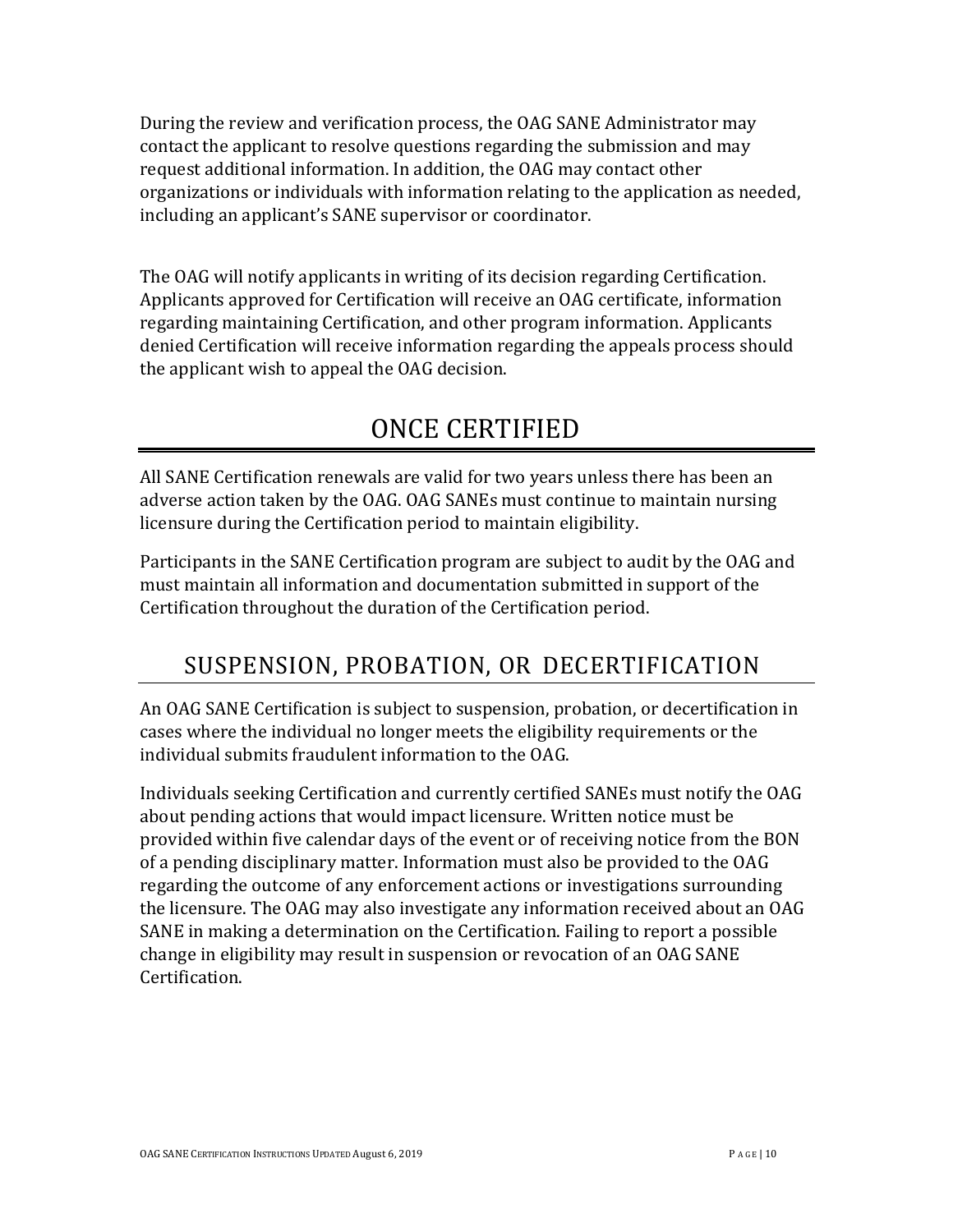# <span id="page-10-0"></span>APPEALS PROCESS

Individuals will be notified in writing by certified mail of any decision to deny, decertify, suspend or probate a Certification. The notice will contain the specific facts or conduct alleged and the basis for the action. The notice will also include information regarding available administrative remedies. The OAG may request additional information needed to overturn the decision.

Individuals who disagree with the decision may appeal by providing a written request to the OAG to reconsider the decision. The request must provide information regarding why the individual disagrees with the OAG's determination.

The written request for reconsideration must be provided to the OAG with **within 30 days of the date of the notification**. The OAG will send written notice that the appeal has been received and information regarding the next steps in the appeals process. Individuals may send the OAG any additional information to support the request for reconsideration within 30 days. A hearing officer from the Crime Victim Services Division will review the appeal, as well as any additional evidence provided by the individual.

The hearing officer will make a final decision regarding the Certification after reviewing the reconsideration request and any additional information provided. Once a decision has been made, the OAG will provide a notification of that decision by certified mail within 10 business days.

Appeals may be denied if an individual fails to submit information within the time limits. To appeal a decision made by the OAG, send the appeal request in writing by mail or fax.

MAIL: Office of the Attorney General Crime Victim Services Division Appeals and Legal Counsel P.O. BOX 12548 MC 011-1 Austin, TX 78711-2548

Fax: [512-370-9435](mailto:sapcs@texasattorneygeneral.gov)

For questions regarding the appeals process contact the Appeals and Legal Counsel Section at (**512)-936-1599.**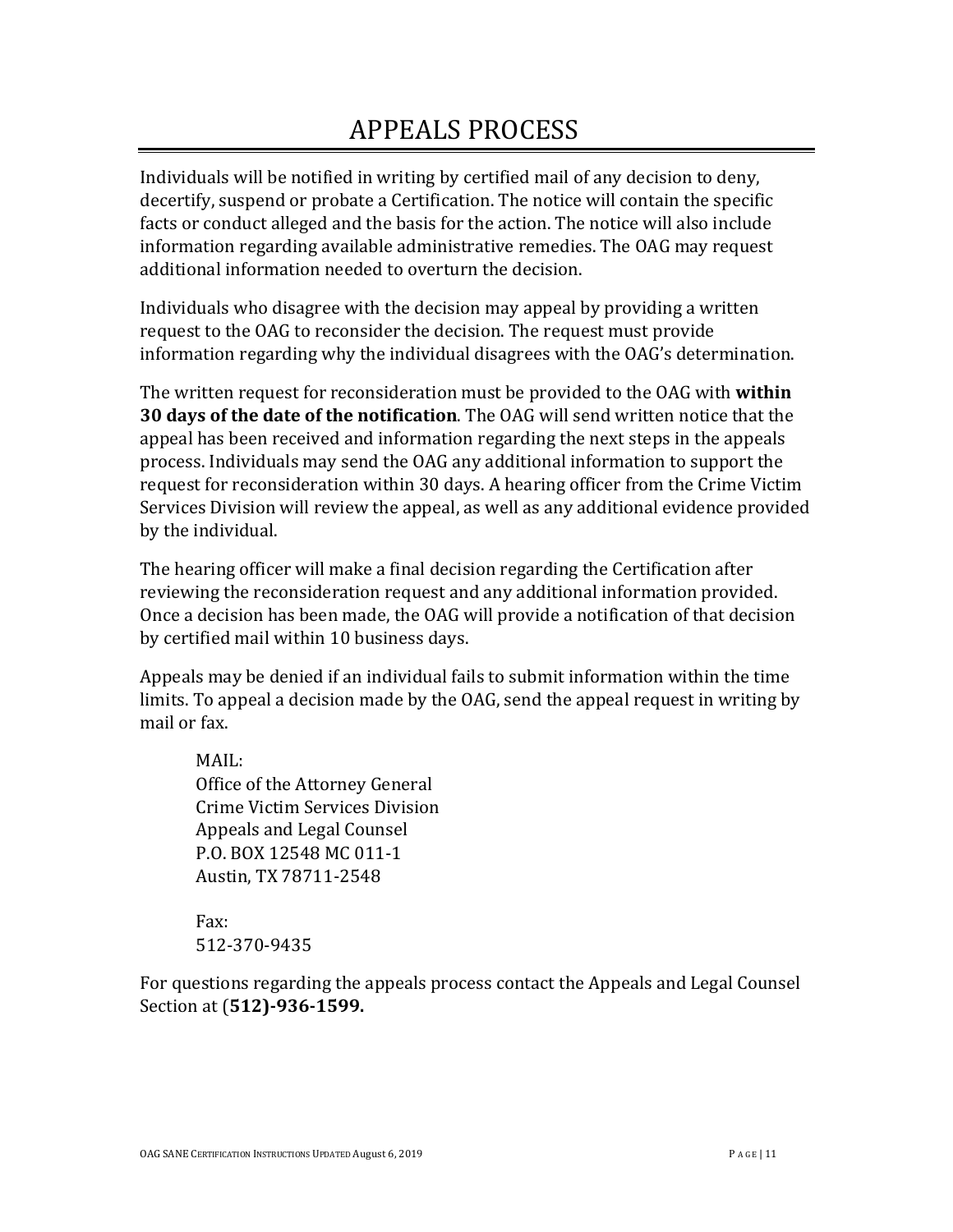# <span id="page-11-0"></span>CONTACT INFORMATION

For questions regarding this information or at any time during the application process, contact the OAG SANE Program Administrator at:

- 1. Phone: 512-475-4881
- 2. Email: **SAPCS@oag.texas.gov**
- 3. Fax: (512) 370-9801
- 4. Mail:

Office of the Attorney General Crime Victim Services Division SAPCS SANE Program P.O. BOX 12548 MC 011-1 Austin, TX 78711-2548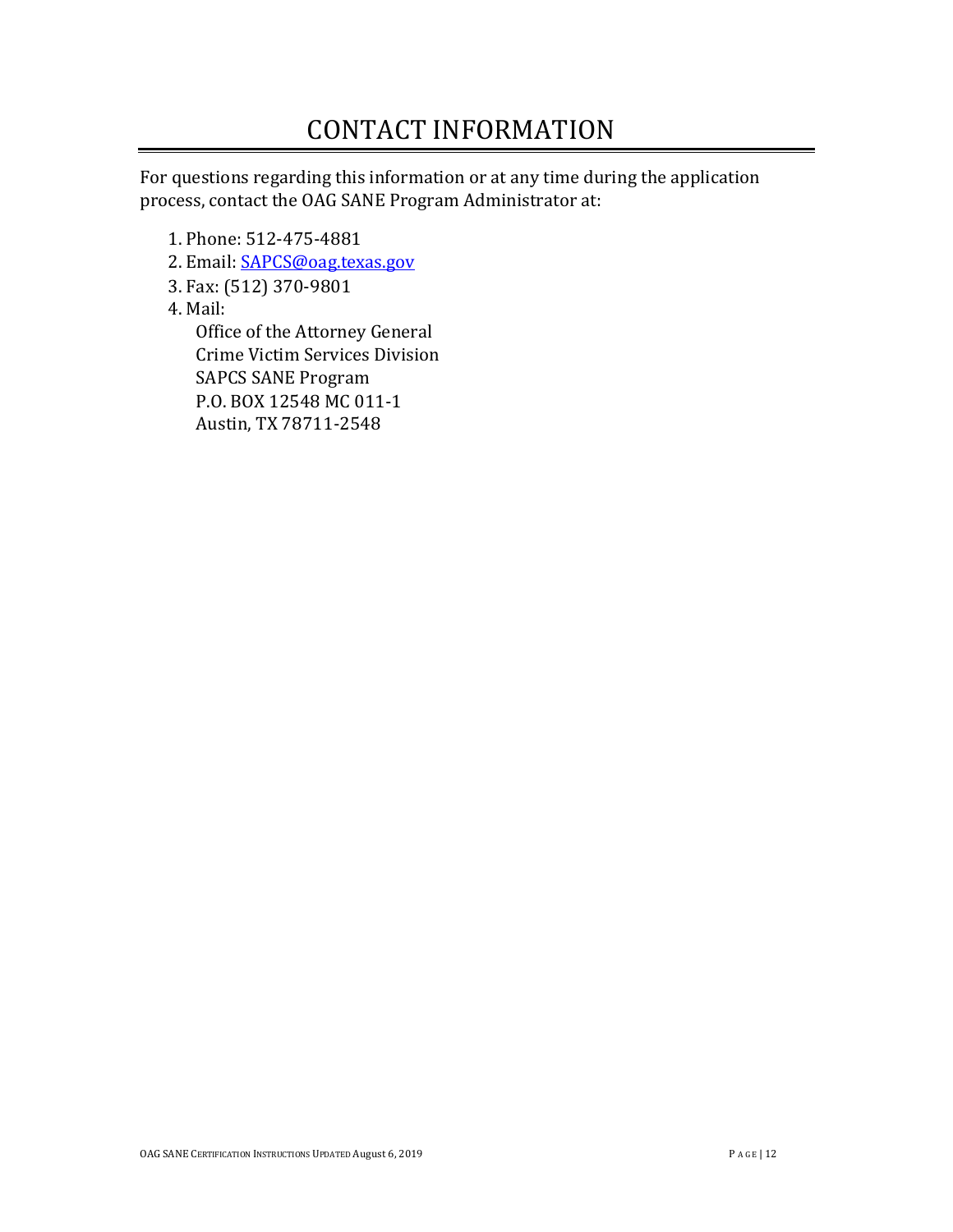# <span id="page-12-0"></span>APPENDIX 1 – TERMS

The following terms, when used in this Guide and for the purpose of implementing the OAG SANE Certification, shall have the following meanings:

**Adolescent Patient** - A person who is under 18 years of age and at least a stage three of Tanner Classification of Sexual Maturity (onset of menses in the female).

**Adult Patient** – A person who is 18 years of age or older.

**Adult Medical Forensic Examination Simulation** – A simulated sexual assault medical forensic examination conducted on an adult patient actor. The exam must be completed in the same manner and utilizing the same clinical requirements as an acute sexual assault medical forensic examination.

**Case Review** – A critical assessment of the sexual assault medical forensic examination with two or more health care professionals for the purpose of practice performance improvement. The assessment may include reviews of photographs and documentation related to the examination.

**CA-SANE** – A Certified Adult/Adolescent SANE who demonstrates a currency of practice in the care and treatment of adult and adolescent patients who present with a complaint of sexual assault or abuse.

**Continuing Education** – Additional training for the purposes of maintaining currency of practice. Continuing education includes continuing education activities and case reviews. All continuing education activities **must be directly related to the content specified in the OAG SANE Curriculum Requirements** and the content must be relevant to care of the patient presenting with a complaint of sexual assault or abuse. Activities can be obtained through:

- Continuing Nursing Education (CNE) activity hours approved through TNA or another approver of continuing education accredited by the American Nurses Credentialing Center's Commission on Accreditation (ANCC); or
- Non-accredited CNE hours pertaining to appropriate content matter.

The following activities are not acceptable: Basic Cardiac Life Support (BCLS), Advanced Cardiac Life Support (ACLS), Trauma Nurse Core Course (TNCC),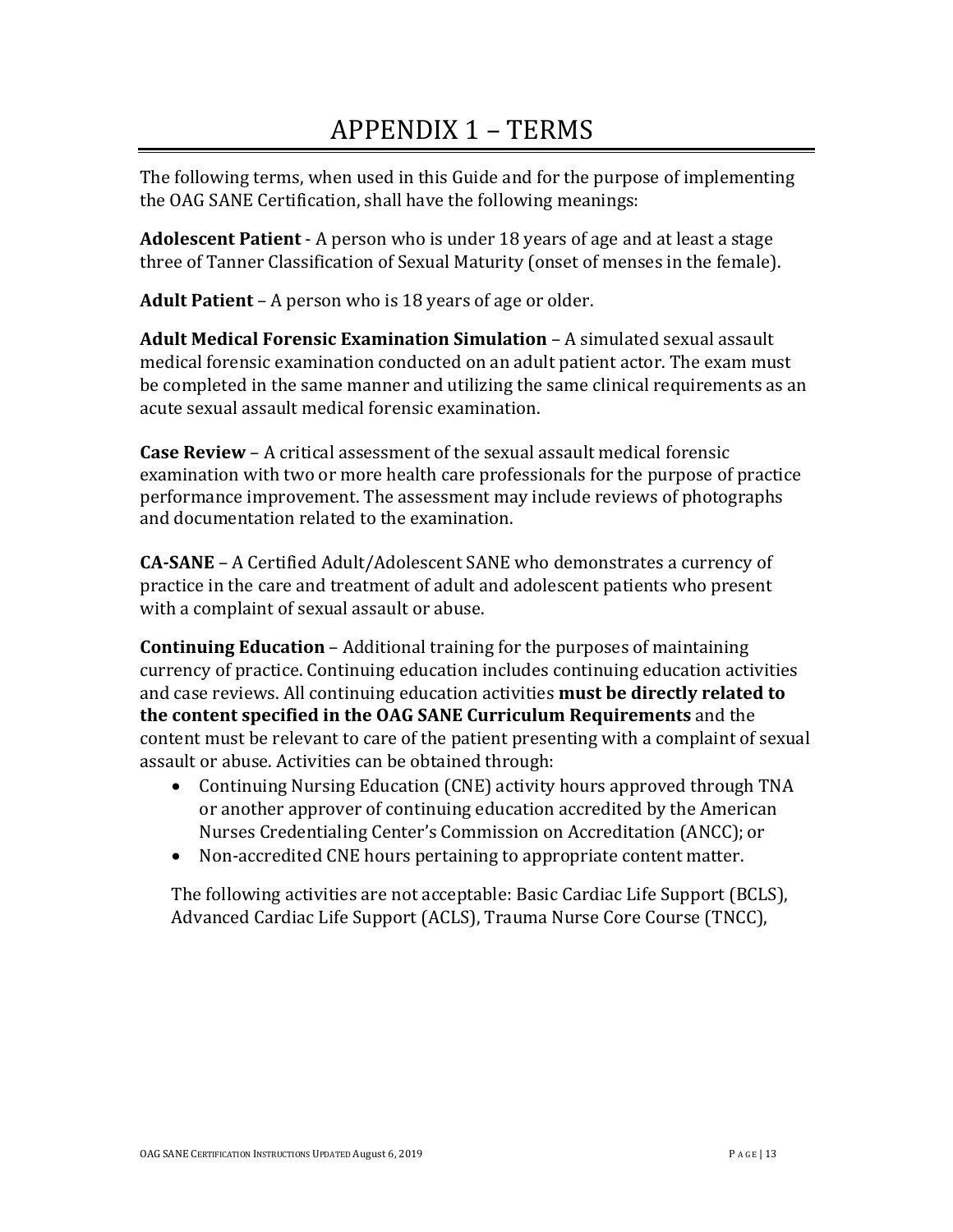Emergency Nurse Pediatric Course ENPC, Pediatric Advanced Life Support (PALS), and any CE obtained regarding basic nursing education.

**CP-SANE** - A Certified Pediatric SANE who demonstrates a currency of practice in the care and treatment of pediatric patients who present with the complaint of sexual assault or abuse.

**Currency of Practice** –Maintaining experience and practical skills for nursing care and treatment of a patient who presents with a complaint of sexual assault. This includes clinical requirements and continuing education.

**Office of the Attorney General** – The Texas Attorney General. (Also referred to as the OAG).

**OAG SANE Curriculum Requirements** – The minimum standards for training topics for an OAG Approved SANE Training Course. The OAG shall publish guidelines for adult/adolescent and pediatric classes.

**OAG Sexual Assault Nurse Examiner** – A person who holds an OAG SANE Certification. (Also referred to as an OAG SANE).

**OAG SANE Certification** – The formal process by which the OAG reviews and approves requests for OAG SANE Certification from applicants who meet the Certification requirements established by the OAG. Certification is based on currency of practice requirements. Certified individuals receive a **Currency of Practice Certification.** (Also referred to as Certification).

**OAG SANE Certification Renewal** – The process by which the OAG reviews submitted documentation by applicants who currently hold Certification from the OAG and are seeking to continue that Certification.

**OAG SANE Program Administrator** – the person employed by the OAG to oversee the administration of the OAG SANE Certification process.

**Pediatric Patient** - A person who is under 18 years of age.

**Prepubescent Patient–** A person who is under 18 years of age, and a female who is pre-menarcheal or a male who is Tanner Classification of Sexual Maturity Stage two or less.

**Registered Nurse** –A person who holds an active, unencumbered professional nursing license as a registered nurse issued by the Texas Board of Nursing, including an RN who practices in Texas pursuant to any multistate licensure privilege. (Also referred to as RN).

OAG SANE CERTIFICATION INSTRUCTIONS UPDATED August 6, 2019 **Sexual Assault Medical Forensic Examination** – A specialized examination provided pursuant to Texas Government Code, Chapter 420 that uses an OAGapproved evidence collection kit and protocol. This examination encompasses the care and treatment of a patient who presents with a complaint of sexual assault –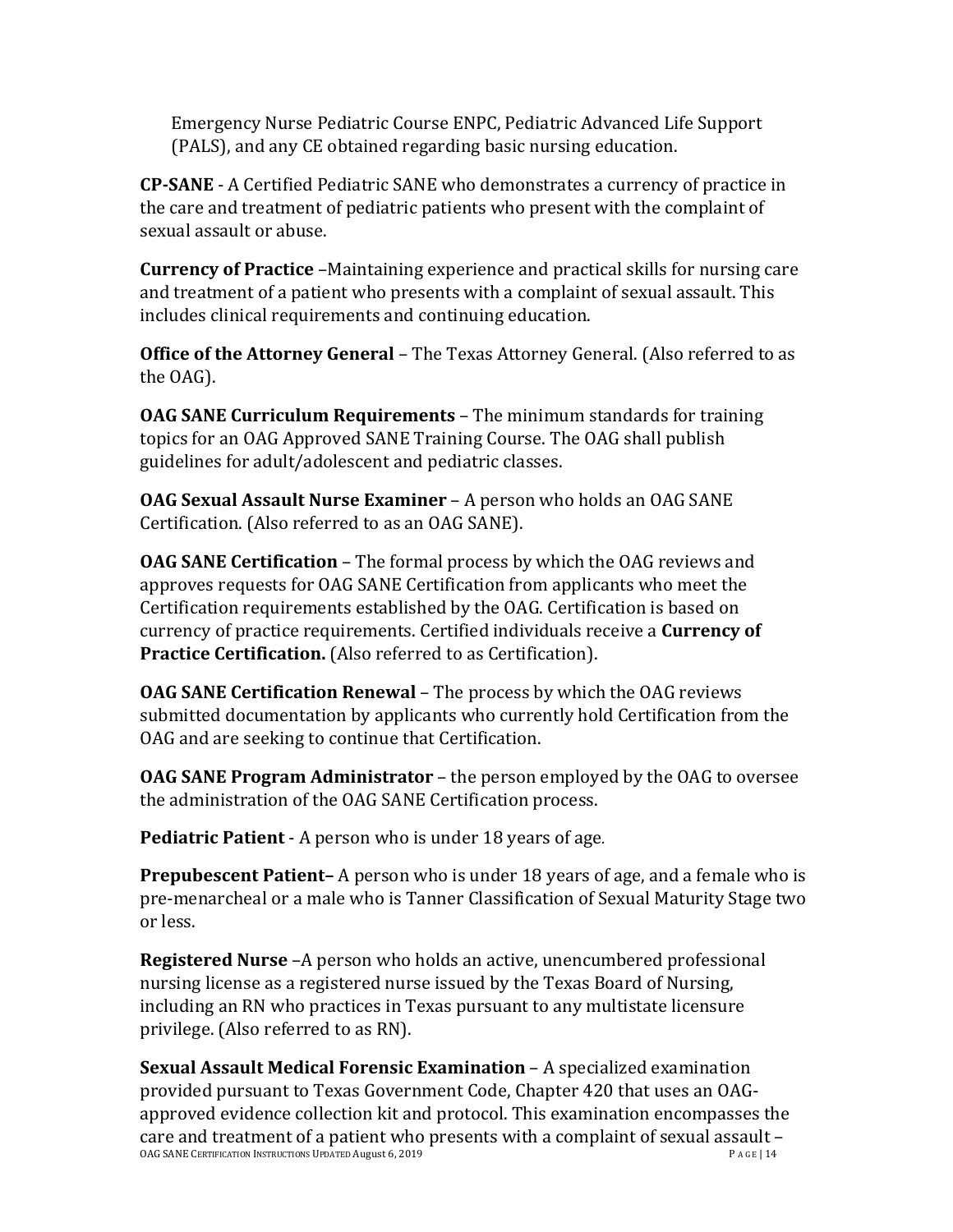including a medical history for the purpose of diagnosis and treatment, head-to-toe examination to assess for trauma, detailed anogenital examination to assess for trauma, and collection of forensic evidence as indicated by history and findings.

**Texas Board of Nursing (BON) –** The Texas state agency responsible for regulating the practice of professional nursing, pursuant to the Nursing Practice Act, Texas Occupations Code.

**Texas Evidence Collection Protocol** – As authorized by Texas Government Code, Chapter 420, the Texas Evidence Collection Protocol provides recommendations to medical, legal, law enforcement, advocacy, and forensic science professionals on the identification, collection and preservation of physical evidence and the minimization of physical and psychological trauma for survivors of sexual assault.